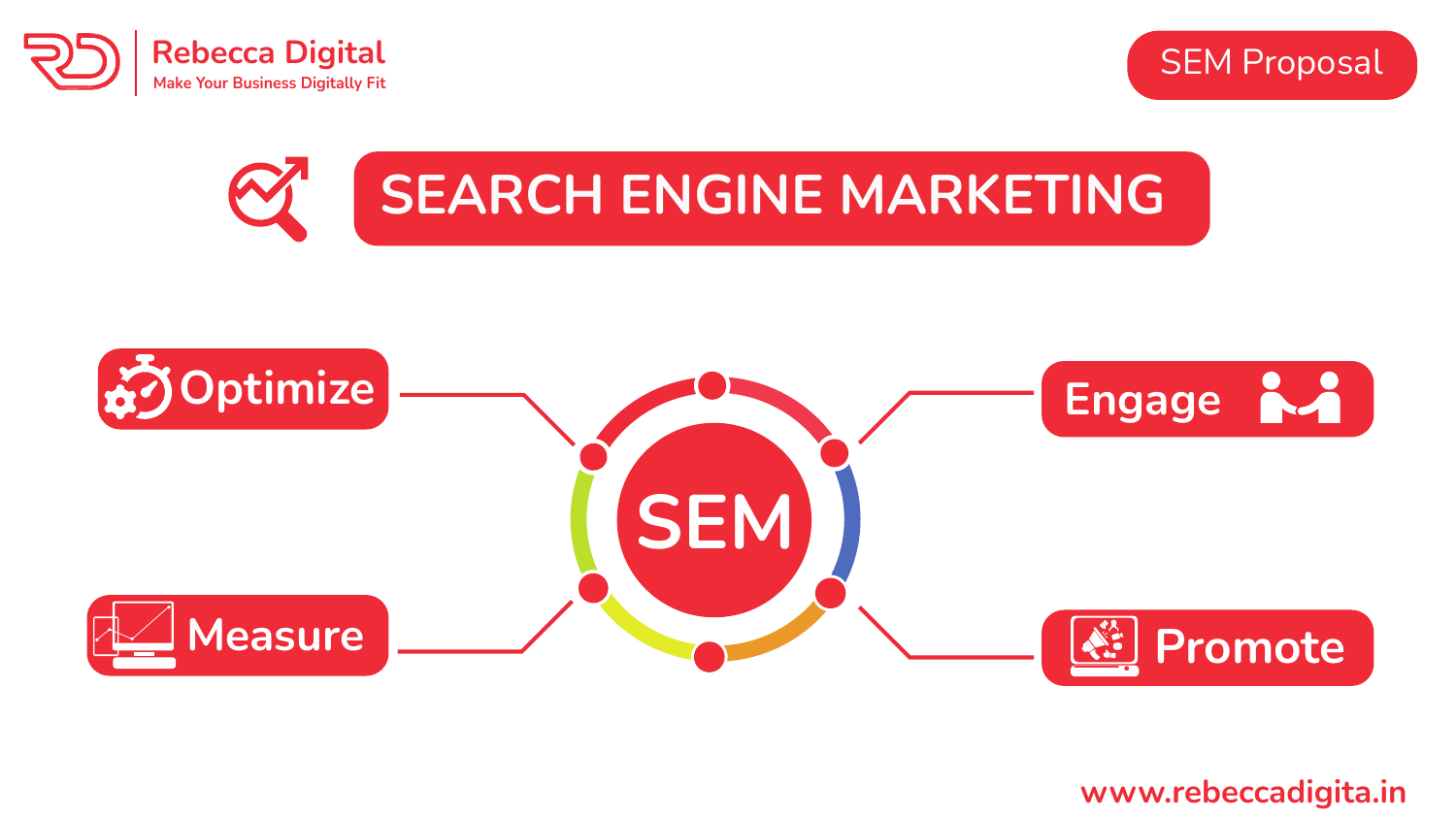

# **Why SEM Is Important ?**

- **With The Increase Number Of Consumers Researching & Shopping Online, Sem Has Become Crucial For Increasing Company Reach.**
- **The Majority Of New Visitor To The Website Find It By Performing Query On Search Engines.**
- **In Sem, Advertiser Only Pay For The Impression That Results In Visitors, Making It Efficient Way For A Company To Spend On Marketing Of Their Website. Each Visitor Incrementally Improves The Website Ranking In Organic Search Results.**
- **Sem Is The Fastest Way To Drive Traffic To Your Website.**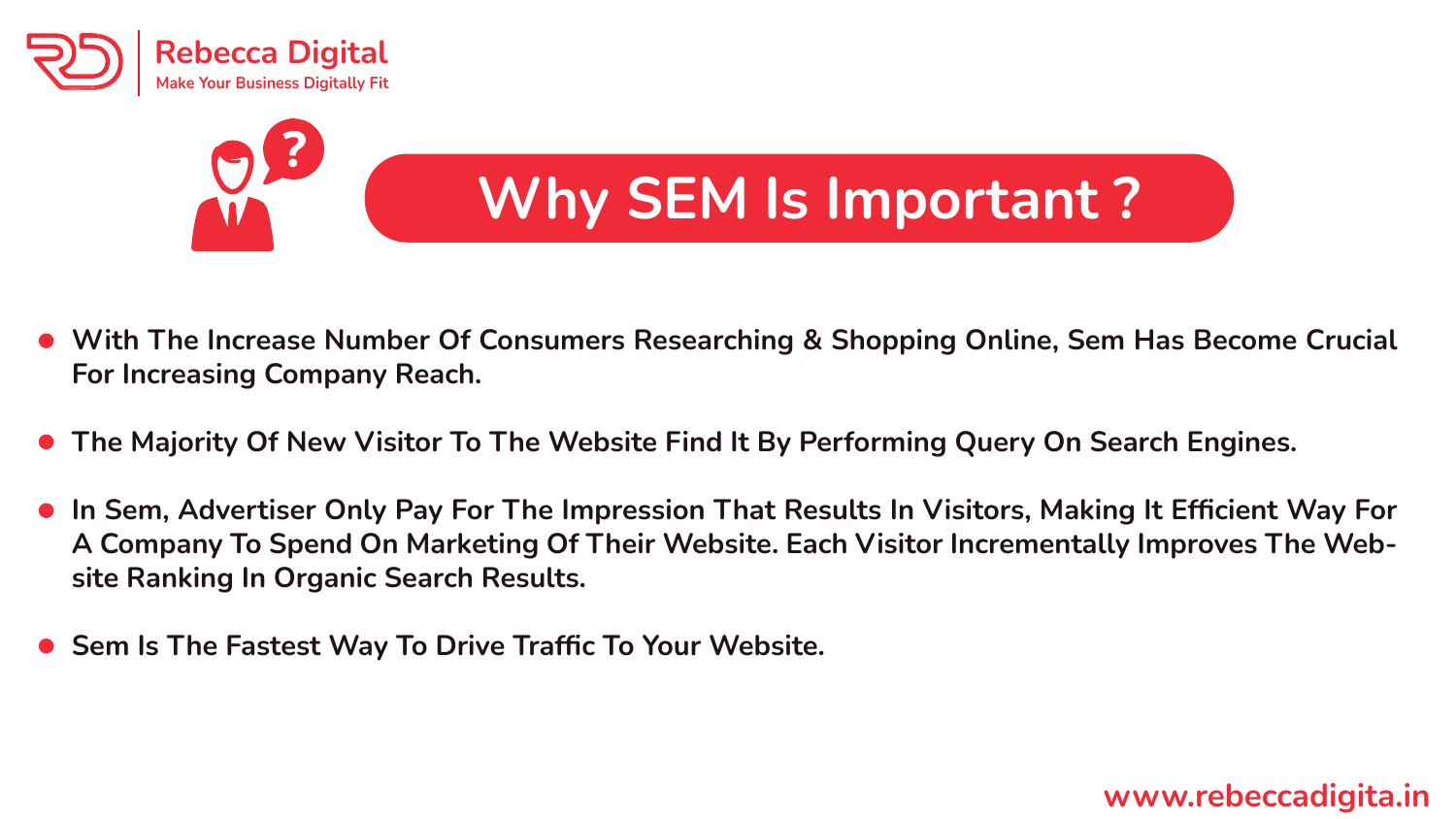

## **SERVICE DETAIL**



# **Pay Per Click Ads (PPC)**

## **Google Ads**

- **Search Network Campaign**
- **Display Network Campaign**
- **E** Shopping Campaign
- **Video Campaign**
- **App Campaign**





- **M** Sales
- **Leads**
- **Website Traffic**
- **Product & Brand Consideration**
- **Brand Awareness & Reach**
- **App Promotion**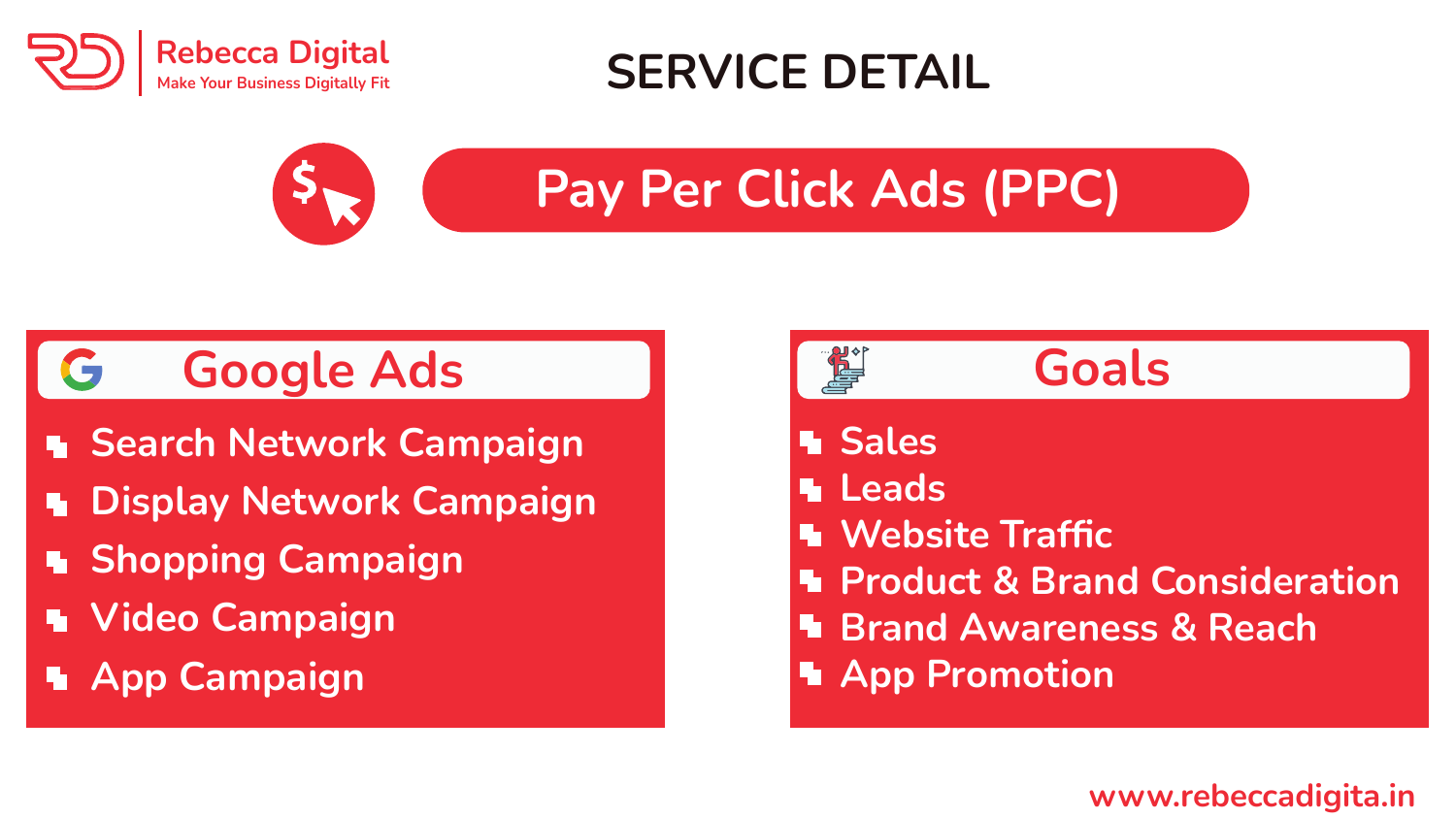

### **SEM Plans-Google Ads**



| <b>Description For Google Adwords Campaign</b>                                | <b>Numbers</b>  |
|-------------------------------------------------------------------------------|-----------------|
| <b>Minimum Contract Period</b>                                                | 3 Months        |
| <b>Monthly Management Cost</b>                                                | <b>RS.10000</b> |
| Understand the client's business and their target audience and campaign goals | <b>Yes</b>      |
| Website Analysis to understand the products/services                          | <b>Yes</b>      |
| <b>Competitor's Ads &amp; Keywords Analysis</b>                               | <b>Yes</b>      |
| <b>Keyword Research &amp; Analysis</b>                                        | <b>Yes</b>      |
| <b>Account Setup</b>                                                          | <b>Yes</b>      |
| <b>Quality Ad Text Writing</b>                                                | <b>Yes</b>      |
| <b>Attractive Creative Ad Designing</b>                                       | 3               |
| <b>Regular Bid (CPC) Management</b>                                           | <b>Yes</b>      |
| <b>Goal Setting in Google Analytics</b>                                       | <b>Yes</b>      |
| <b>Weekly Report</b>                                                          | <b>Yes</b>      |
| <b>Monthly Report</b>                                                         | <b>Yes</b>      |
| <b>Regular Campaign Optimization</b>                                          | <b>Yes</b>      |